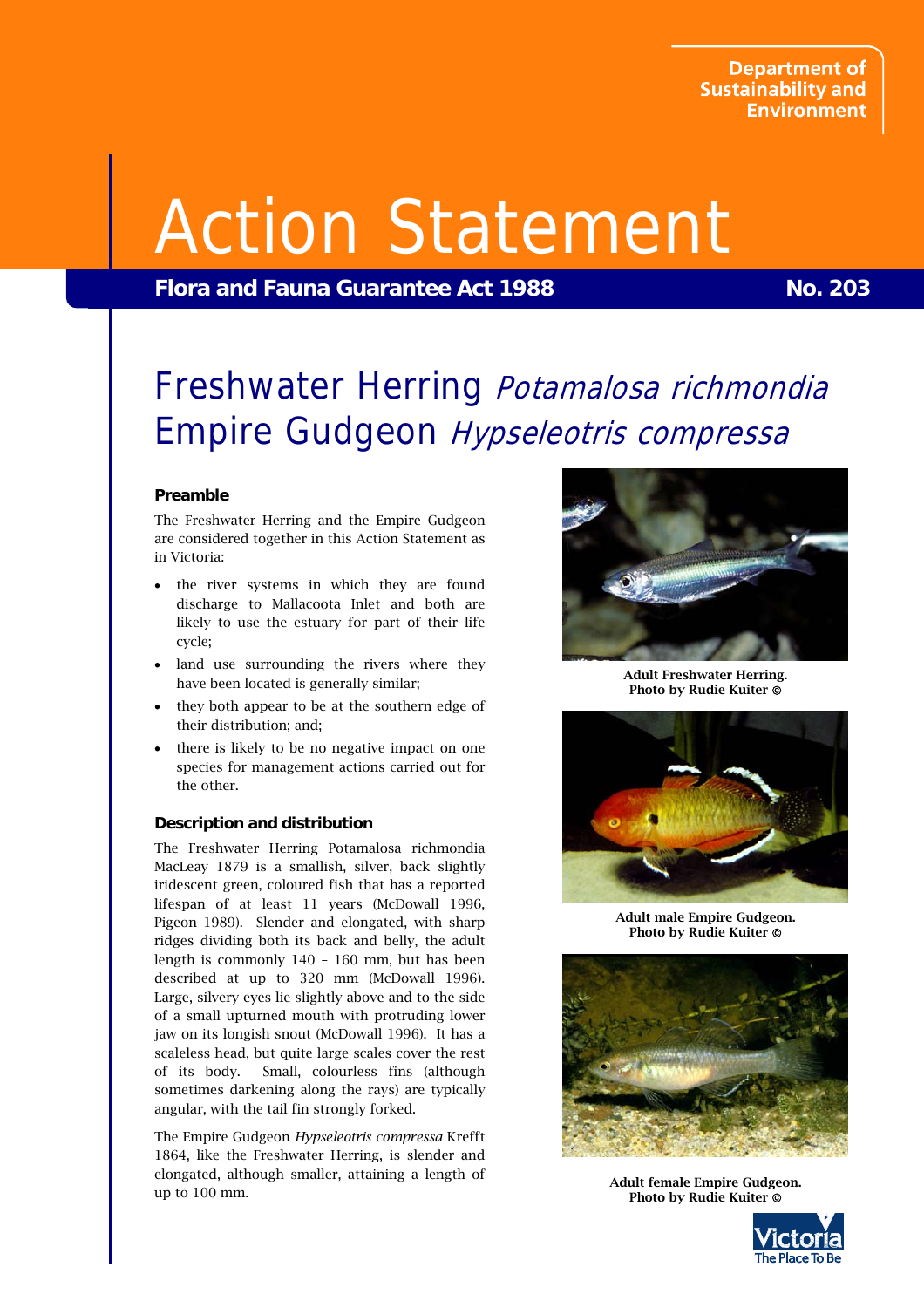The species has a fawn to light golden brown (sometimes almost chocolate brown) head and body and a lighter coloured red belly. The adult males are differentiated from the females and juveniles by distinctly banded belly and back fins, the number of bands depending on the position of the fin. Bands can be brownish, bright orange red, black and pearly white. White spots are present on the dusky coloured tail fin, while the pectoral and pelvic fins are generally clear. While colouring is the most distinguished feature of the fish, it can vary widely. Each fish also has the ability to swiftly change to a lighter or darker shade. When breeding, the colours of the male intensify "giving the impression that the fish is glowing from the inside" (McDowall 1996).

More detailed information on the distinguishing features and other characteristics of both fish can be found in McDowall 1996. In Victoria, a Freshwater Herring was located at one site in the Little River (Teal Creek) river system in 1976 (McCarraher 1986, Raadik 1992). The Empire Gudgeon has been found at two sites in the Genoa River system of far East Gippsland. One fish was found in the Genoa branch in 1991 and two fish were found during a survey of the Wallagaraugh branch of the Genoa River system in 1994 (Raadik unpublished data). All sites are within Mallacoota Inlet, east Victoria.

Reports of Freshwater Herring at Lakes Entrance and elsewhere in Victoria have not been substantiated (Raadik 1992, Raadik pers. comm.). The Freshwater Herring is also found in coastal streams in New South Wales, where it is less common in the southern part of its range, appearing to be more abundant north of the Hawkesbury River, although low and fluctuating abundance in many streams has led to concern for the species (Pidgeon 1989, Morris *et al*. 2000). The Empire Gudgeon is also found in New South Wales,



Victorian Distribution: Freshwater Herring (blue triangle); Empire Gudgeon (red circle) (original source: *Victorian Fauna Display*, NRE 2002)

Queensland, the Northern Territory, north-western Western Australia and southern New Guinea.

The Australian Grayling (*Prototroctes maraena*), Cox's *Gudgeon (Gobiomorphus coxii*) and Eastern Freshwater Shrimp (*Australatya striolata*), all Victorian FFG Listed aquatic species, have also been found in the Genoa River System. Both river systems have high fish diversity (LCC 1989).

# **Habitat**

Depending on the life stage of both species, aquatic habitat preferences can vary. Typically, adults inhabit freshwater while larvae and juveniles live in estuaries or possibly the ocean (Koehn and O'Connor 1990). Adult Gudgeon have also been known to live in estuaries (Raadik pers. comm.).

Habitat preferences of both the Freshwater Herring and the Empire Gudgeon, while in the estuary or the ocean are unknown. The Mallacoota Inlet provides a range of possible habitats for both species. Estuarine habitats found within it include seagrass, intertidal flats, salt marsh/salt flats, rock reefs and open water (Gippsland Coastal Board 2001). Estuaries provide important nursery grounds for fish (Beck *et al.*, 2001). A number of species, freshwater, marine and estuarine spawn or move into the estuary as eggs, fry or larvae where they grow to the sub-adult stage before moving into adult habitats (based on Beck *et al.*, 2001). Estuaries are known to have high primary and secondary productivity (Beck *et al.*, 2001) providing a good source of plant and animal food for the young fish.

As adults, the two species are likely to prefer the lower reaches of freshwater streams, although both are also known to move far upstream (Merrick and Schmida 1984, McDowall, 1996, McGlashan and Hughes, 2001, Allen *et al.* 2002). Both fish can be found in still water such as lakes or the backwaters of creeks, and flowing waters (McDowall, 1996, Allen *et al*. 2002).

The Freshwater Herring can tolerate moderately fast flowing waters but prefers clear or slightly turbid waters (McDowall, 1996). The species has been shown to be sensitive to management that possibly reduces the range of flow habitats available for its use. For example, reduction in abundance was associated with loss of flowing sections following the deepening of pools by sediment extraction in the upper Nepean River (Erskine and Green, 2000).

The Empire Gudgeon is commonly found amongst aquatic plants and fallen tree branches in flowing waters and uses rock 'caves' (Merrick and Schmida 1984, Allen et al. 2002). They may be tolerant of salinities as high as that of sea water, water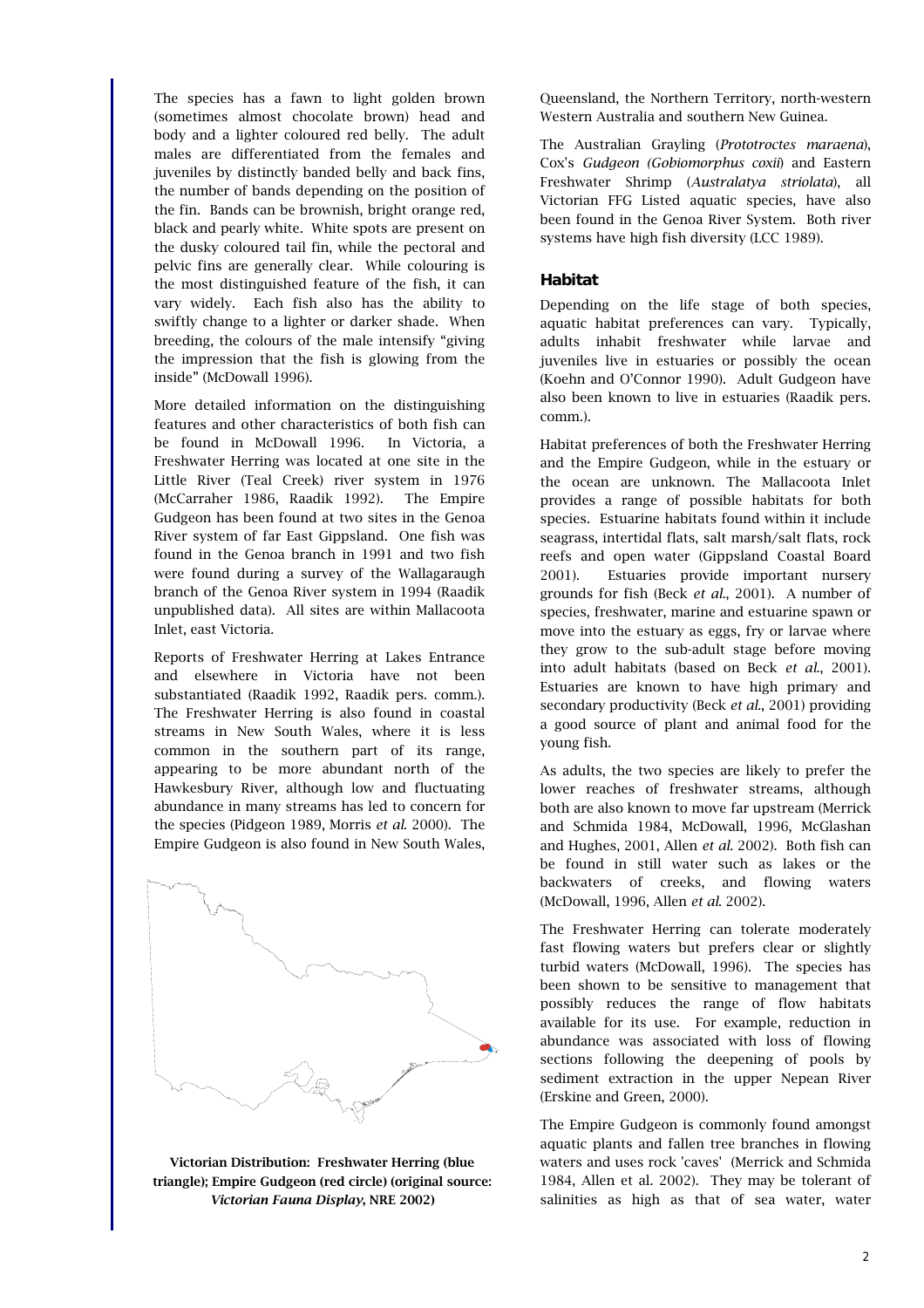$temperatures$  as high as  $35^{\circ}$ C and slightly acidic to alkaline waters pH 5 to 9.1. Empire Gudgeon has been shown to be less abundant where there has been nutrient enrichment caused by the input of treated sewage effluent and urban run-off to the river or where the stream is surrounded by degraded riparian vegetation (Growns *et al*. 1998).

# **Life history and ecology**

Freshwater Herring eggs probably hatch in an estuary or possibly the ocean (Koehn and O'Connor, 1990). More specific details on age, fecundity and where and how the species lays its eggs are not known. The fish will live in an estuary as larvae, fry and juveniles until approximately six months of age when they move into freshwater (Pidgeon, 1989).

Spawning is believed to occur during the colder months, July and August (Koehn and O'Connor, 1990). Several cues may be responsible for spawning at this time including temperature, salinity, turbidity, flow increases or decreases (Koehn and O'Connor, 1990). Several reasons have been suggested for estuaries being valuable preadult habitat at this time. A winter spawning may ensure that eggs are ready to hatch during a time when there is increased food supply as water temperatures increase. During this period estuaries may become flushed with freshwater from rivers resulting in reduced salinity levels. There may be a reduction in predation and/or competition for food in the estuary as marine fish move to remaining high salinity waters as happens in the Swan-Canning Estuary in Western Australia (Kanandjembo *et al.* 2001). Bird predation may also be minimised during that period. For example, the piscivorous predator, the Great Comerant, although with permanent populations inhabiting the coast, may become much more prevalent as ephemeral inland lakes dry up (Reside and Costin 2001).

From six months to up to at least 11 years of age it lives primarily in freshwater, although it may move into the estuary during the breeding season. Worms, water fleas, prawns and insects make up its diet (Merrick and Schmida 1984). It is also known to be a surface feeder at dusk (Pidgeon, 1989). The Freshwater Herring is a schooling fish. Schooling may be used by species to confuse predators, particularly when habitat is open and devoid of refuges in which to hide in comparison to the local population size of the species (Rangeley and Kramer, 1998). The Freshwater Herring is sensitive to disturbance, suffering "a very high mortality rate after even gentle handling during capture, such as angling with barb-less hooks" (Pigeon, 1989).

Empire Gudgeon eggs hatch during the warmer months, most likely in freshwater close to the estuary. Larvae move or are washed into the estuary. Juveniles live for up to about a year in the estuary before moving into freshwater during spring. Rainfall has been suggested as a cue for juveniles to move into freshwater (McGlashan and Hughes 2001).

Living amongst rock, woody debris and aquatic plants, the Empire Gudgeon are believed to be midcolumn feeders with a diet consisting of small crustacea, predominantly water fleas, larvae of insects such as mosquitos, algae and detritus (McDowall, 1996). Water fleas also thrive in still or only slightly flowing water amongst aquatic plants (Williams, 1980).

While the breeding age has not been determined, it is known that breeding occurs from early spring through to autumn when adult Empire Gudgeon probably return close to the estuary. Males use bright colours and behavioural displays to attract females and fight over territory during this period (Auty, 1978). Rock caves or crevices, aquatic plants and woody debris are fought for in, probably, open water and used for protection during territorial disputes and acquisitions (Auty, 1978). While gaining the most prized territory did not guarantee enhanced breeding chances (Auty 1978), lack of territory could lead to loss of spawning colouration, effectively curtailing breeding possiblilities. Colouration can be regained if a new territory becomes available (Auty 1978).

Under artificial conditions, an estimated 40 000, 0.3 mm diameter eggs could be laid during approximately 20 spawning sessions by a female within one breeding season (Auty, 1978). Eggs are laid in rows that adhere to rocks, aquatic plants or sand where they are fertilised by sperm lines deposited by males. The male fish guards the eggs until they hatch 10-14 days later (Auty, 1978).

The Empire Gudgeon and the Freshwater Herring are possibly dispersive species, spreading into other river systems by travelling through the ocean and back into freshwater. Empire Gudgeons throughout their Queensland distribution show a marked similarity in genetic characteristics, in contrast to that likely of freshwater species, suggesting an intermixing of fish from different catchments (McGlashan and Hughes 2001). The Freshwater Herring has been described as possibly catadromous (Allen *et al*. 2002). While perhaps a small possibility, new species can develop from a dispersive species if a group of fish become separated from the rest of their population and are acted upon by different biological and physical processes (McDowall 2001). Any genetic changes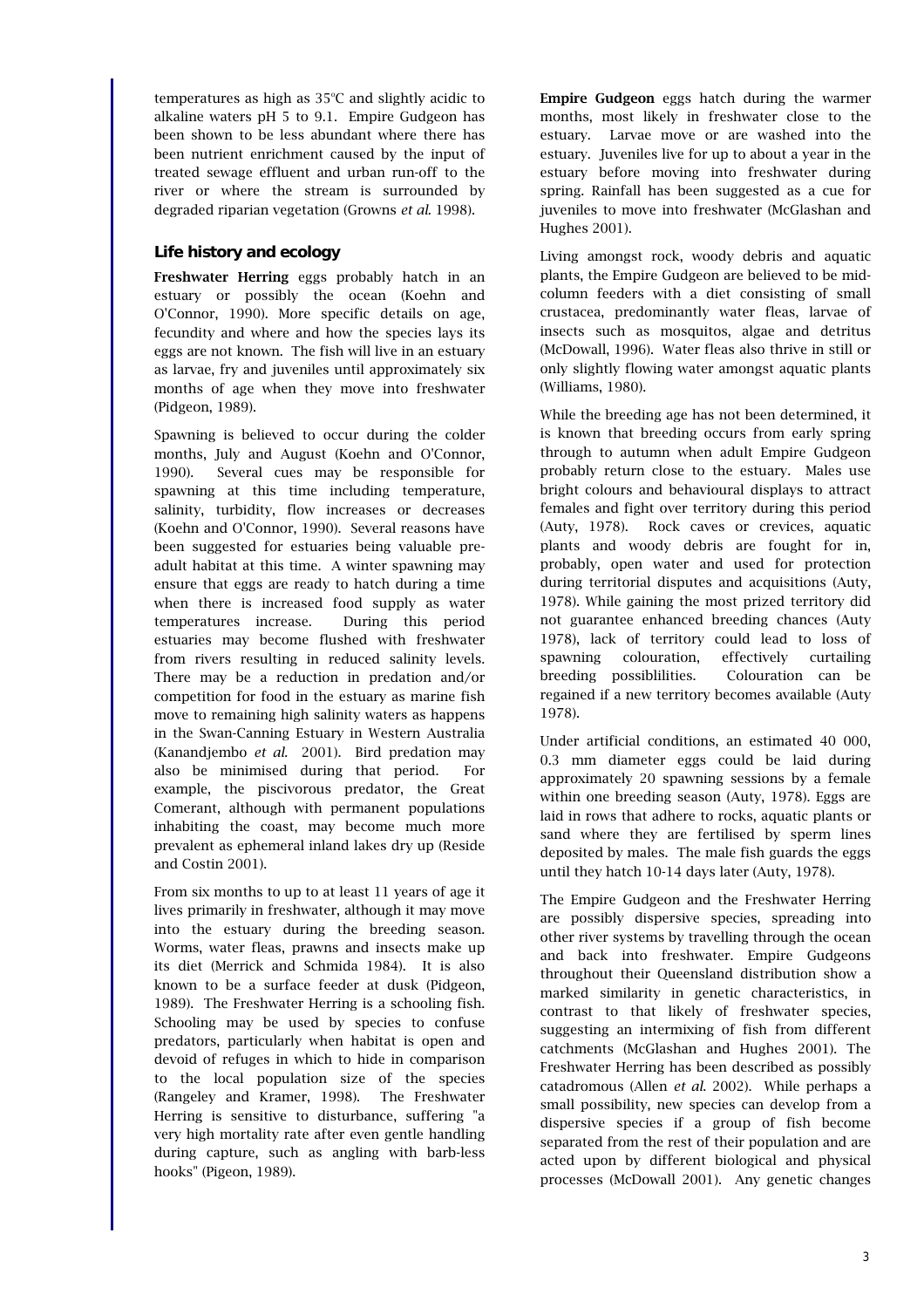to a species make up are likely to occur over a long time period.

# **Conservation status**

### **Freshwater Herring**

Victorian conservation status: Data Deficient (NRE 2000)

The Freshwater Herring has been listed as threatened under the Flora and Fauna Guarantee Act 1988.

# **Empire Gudgeon**

Victorian conservation status: Vulnerable (NRE 2000)

The Empire Gudgeon has been listed as threatened under the Flora and Fauna Guarantee Act 1988.

# **Threats**

Mallacoota Inlet has been evaluated as a "near pristine" estuary in the National Land and Water Audit Ozestuaries database (Commonwealth of Australia 2001). It has been qualitatively judged to have relatively minimal human impacts in relation to its hydrology, tidal regime, floodplain and estuarine ecology and catchment vegetation. However, there are a number of potentially threatening processes that could still effect the species distribution and abundances and lead to a reduction of the "near pristine" value of the estuary. The Index of Stream Condition (Victoria, Department of Sustainability and Environment, 1999) indicates that reaches in the Genoa River system, although ranging from excellent to marginal, are typically of marginal condition. It should be noted that the calculations to determine total condition are based on estimated values for both water quality and aquatic life. Poor physical form and/or streamside zone condition for each reach has reduced the condition of the Genoa River system. More specifically, one or more of the following may have been compromised: streambed and bank condition; the presence and access to physical habitat; and/or; the quality and quantity of riparian vegetation. No recent information is available about the condition of the Little River system. Details on the individual threats to these fish species, including barriers, increases in sediment and negative changes to other water quality parameters - particularly nutrients, degradation of riparian vegetation and instream habitat and changes to streamflow are discussed below.

## **Barriers to Movement**

Fragmentation and loss of habitat can occur when obstructions prevent movement of species to necessary parts of the river system to fulfil their life cycle. Obstructions can be physical barriers such as weirs, dams, barrages and culverts or can be caused by changes to water quality and/or flow levels (McGuckin and Bennett 1999). Both the Freshwater Herring and Empire Gudgeon appear to seek particular parts of the river system to reproduce. Larvae and juveniles live in estuaries prior to moving into freshwater where they typically spend their adult life. They are both known to travel upstream although triggers and reasons why are unknown.

# **Changes in instream and estuarine sediment levels**

An increase in sediment may reduce or eliminate the reproductive success of the Empire Gudgeon due to abrasion, destruction or blanketing of its adhesive eggs (Boulton and Brock 1999). Territories may also become filled or covered by sediment, reducing the number of male fish involved in reproduction. The Freshwater Herring prefers clear to slightly turbid water.

Changes to instream and estuarine sediment patterns result from both historic and current management activities that have either impacted directly on the instream and floodplain environment or indirectly through soil and hydrological disturbance in the landscape.

Channel incision, channel widening, instream works for river regulation and extractive industries impact directly on sediment levels (Boulton and Brock 1999). Other possible impacts include dredging for boat passage (Burchmore 1992). For instance, sand and gravel extraction has been shown to have detrimental impacts on rivers (see, for example, Boulton and Brock 1999 and Brizga and Finlayson 2000). Covering of habitat and eggs, loss of habitat and restrictions to movement may occur if extraction leads to increases in sediment or changes to sediment movement in the reach, changes to the shape of bed and banks, and/or floodplain stripping and avulsions during flooding.

Agriculture, forestry, grazing, the extractive industries and urbanisation have generally indirect impacts on sediment levels (Boulton and Brock, 1999). Specific precursors of increased erosion from landscape activities include exposure of soil through vegetation clearing, loss of soil cohesion through loss of root binding, loss of soil fauna, soil compaction, changes to hydrologic patterns resulting in increased groundwater, soil water and surface run-off (Boulton and Brock 1999, Rees 2000).

Associated land management techniques such as fire management include activities which may also lead to soil disturbance and hence sedimentation. While fire itself can lead to increased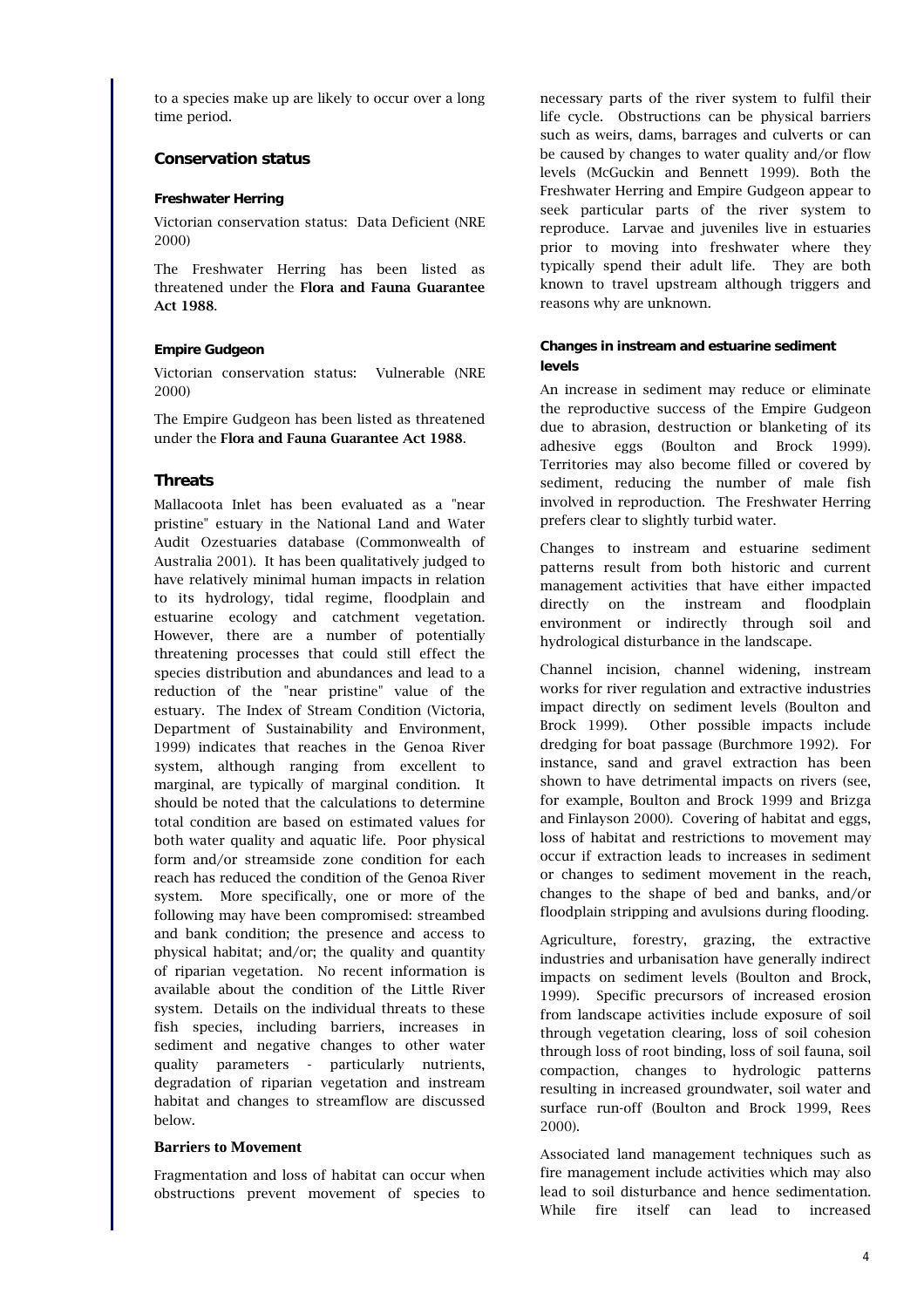sedimentation (Hall 1994), activities such as wildfire preparedness and wildfire suppression may also increase the risk of sedimentation. Maintaining key roads and tracks, conducting fuel management by burning, constructing control lines and back-burning can expose the soil, increase loose soil particles, and increase run-off.

Associated infrastructure such as stormwater drainage systems and roads and tracks create further disturbance to soil and hydrology and also provide pathways for eroded soil to directly enter water bodies. For instance, roads and tracks and associated culverts and run-offs have been shown to be a primary sediment source, and provide pathways for eroded soil to enter rivers in forest (Croke *et al*. 1999). Increased sediment arises from compaction, caused by heavy machinery or livestock trampling, which has been shown to increase the proportion of dust on tracks and decrease water infiltration leading to increased run-off (Langford and O'Shaughnessy, 1980, Boulton and Brock, 1999).

Brookes *et al*. 2001 have indicated that most of these processes or activities have been implicated in increased sediment levels in the Genoa River System.

Soils of the Little River System and the Victorian portion of the Genoa River System are generally highly susceptible to water erosion and have a moderate susceptibility to compaction (Rees 2000). Brookes *et al*. 2001 reviewed sand erosion issues in the Genoa River System through the evaluation of previous research and examination of sand sources and sinks. They recommended "integrated management of the entire Genoa River catchment (i.e. river system), with the focus on minimising all sources of sand and maximising the effectiveness of all sand sinks". All actions recommended would be of benefit to the Empire Gudgeon, particularly:

- Stock exclusion from riparian zones
- Native vegetation regeneration of riparian zone coupled with weed management
- Annual assessments and reviews of proposed forestry activities in the upper river system.

#### **Increases in nutrient levels**

Empire Gudgeon abundance has been shown to be lower where there has been nutrient enrichment caused by the input of treated sewage effluent and urban run-off to a river (Growns *et al*. 1998). There are several ways in which nutrient enrichment can decrease fish abundance. Nutrients can alter plant distribution and abundance leading to changes in the fishes' habitat structure, habitat quality and food sources. It can promote the growth of toxicproducing algae (eg. blue green algae) and cyanobacteria. Habitat structure may change by

encouraging increased numbers of large aquatic plants that may hinder fish passage (ANZECC and ARMCANZ, 2000). Habitat quality can be decreased by reducing the penetration of sunlight into the stream, by decreasing the amount of oxygen available or promoting algal growth on the bed of the stream (ANZECC and ARMCANZ, 2000). Changes in plant composition may also lead to changes in invertebrate type and availability, potentially reducing food supply of the fish. Death is a possibility following exposure to large amounts of some nutrients. Excessive amounts of nitrate, a common nutrient, can leave an animal vulnerable to disease or directly cause its death as has been shown to happen to the early life stages of prawns (ANZECC and ARMCANZ, 2000).

The sources of excessive nutrients found in a river system are not always clear. Boulton and Brock (1999) write that while sewage and fertiliser are generally considered to be the main sources of phosphorus, this is not always the case. A study of nutrient input sources to the Murrumbidgee River found that these two sources contributed less than 8% of the total nutrient load of the river. There appears to be no quantitative data available to elucidate nutrient sources or levels in the Mallacoota Inlet or its tributaries. Potential sources of nutrients are sewage effluent from houses and from recreational and commercial boats, agricultural establishments, waste from fish cleaning, sediment carried by urban stormwater and released during fire and fire management.

Sewerage treatment works and a sewerage pumping station were built in 1987 to service the township of Mallacoota (John Hutchinson, *pers. comm.*). The township is likely to have had its sewerage scheme operating since about 1988, although a few large properties on the outskirts remain on septic tanks. Secondarily treated water is used for purposes such as irrigated pasture and a eucalypt plantation. Sewerage treatment ponds are not located in the catchment of the Mallacoota Inlet. Sewerage overflow has been identified as a problem in public sewerage systems, particularly as the system ages (Hadden 1991). Sewerage overflow can result from a lack of capacity, pipe blockages and breaks, electrical or mechanical equipment failure, or stormwater leakages into the sewerage systems (Hadden 1991).

Currently, raw sewage from recreational and commercial boats is released into the water. Sewerage pump out sites can be provided for boats, as is being done for Gippsland Lakes. Fish cleaning can involve the release of nutrients into the system when unwanted parts of the fish are left or wash into the water. This may cause a problem when a large amount of waste is concentrated in a small area such as at jetties.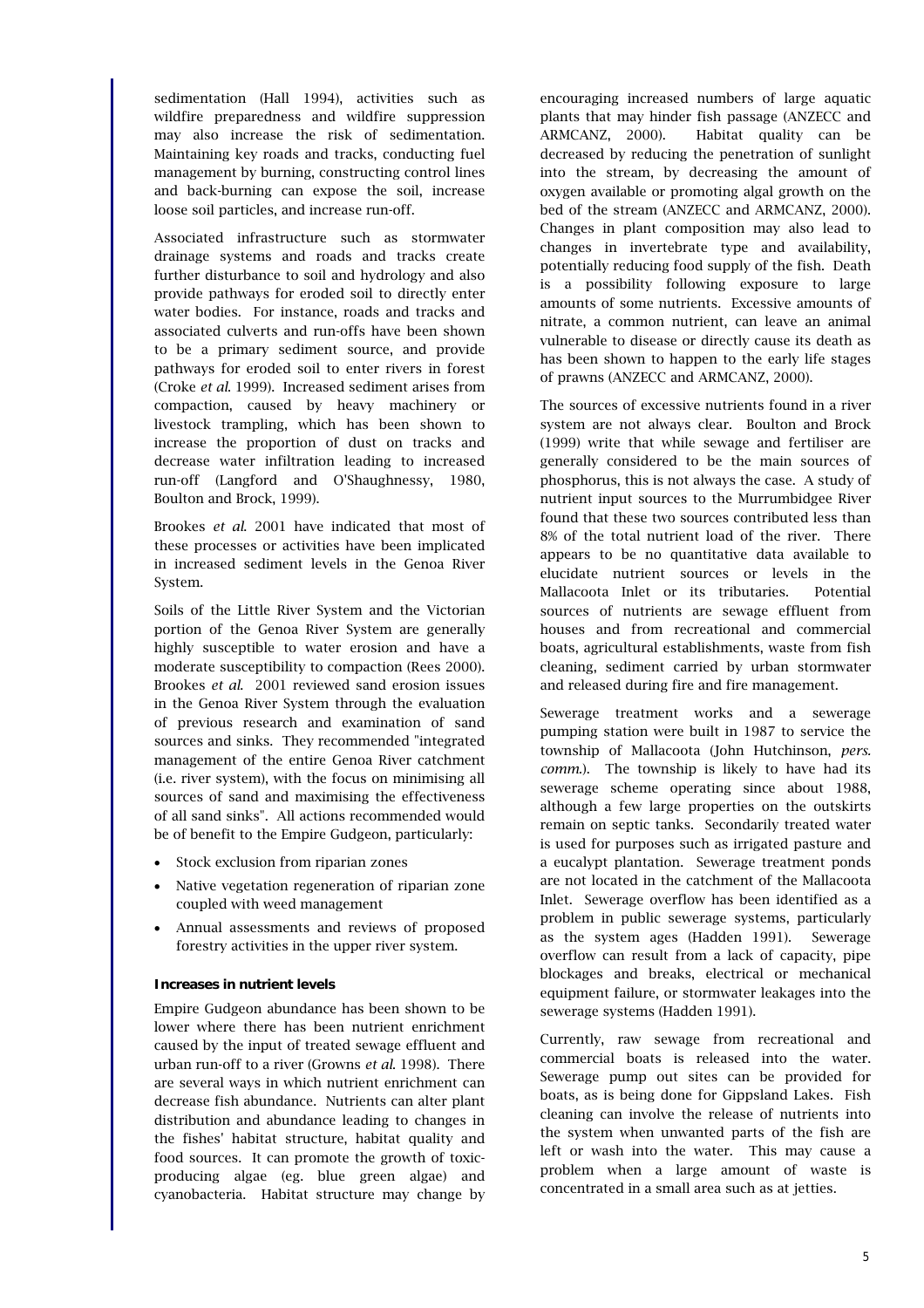Fertiliser and erosion are generally considered to be the main sources of nutrients from agricultural production (Boulton and Brock, 1999). Reducing the amount of fertiliser reaching the river can be achieved by regulating fertiliser application and using less water-soluble fertiliser. (Boulton and Brock, 1999). Riparian vegetation consisting of dense ground cover can trap sediments and nutrients before they reach the stream (Boulton and Brock, 1999). Erosion rates are increased by soil disturbance through the clearing of vegetation and compaction by livestock and heavy machinery (Boulton and Brock, 1999). Careful attention should be placed on farming techniques that cause minimal disturbance to the soil including stocking rates and machinery use. Protecting and restoring riparian vegetation is an important strategy in reducing sediment and nutrients from reaching the stream.

Fire and fire management can increase nutrient availability (Hall 1994). Nutrients can be released from roads and tracks and conducting fuel management by either burning or other methods, such as slashing, constructing control lines, backburning and bombing with phosphorus-containing fire retardant chemicals.

#### **Loss of riparian vegetation**

Empire Gudgeon abundance has been shown to be greater where banks had a good coverage of treed riparian vegetation compared to physically degraded sites. Riparian vegetation has been cleared along the lower reaches of the Genoa River catchment where agricultural practices are being undertaken. Woody debris and snags that originated from falling trees were also high in those areas with good riparian cover. Woody debris can provide protection and cover for Empire Gudgeon during the breeding season. There were no significant differences in the abundances of the Freshwater Herring when comparing the physically degraded bank to the vegetated bank (Growns *et al*. 1998). This does not mean that having a good coverage of riparian vegetation isn't important for Freshwater Herring but may indicate that there is one or more other significant factors that effect the fishes abundance.

#### **Other water quality changes**

Oil and petrochemical spills vary in their impact on fish depending on the type and amount spilt, the flow and sediment patterns of the receiving water, and characteristics of the instream biota (Lytle and Peckarsky, 2001). Some impacts that have been recorded are:

A 92% reduction in fish abundance following a spill of 26 500 l of diesel fuel into a small United States stream. Fish killed included Rainbow trout

(*Oncorhyncus mykiss*), a species which has been stocked into Australian waters (Lytle and Peckarsky, 2001). Possible changes to, or loss of, fish food supply following a 90% drop in invertebrate density and 50% decrease in species richness for up to 5 km downstream of the spill site during the same diesel fuel spill as above. Invertebrate recovery took about a year except for immediately downstream of the site where recovery had still not occurred after fifteen months (Lytle and Peckarsky, 2001). Secondary pollution may also occur caused by decomposing oil-killed species (Law and Hellou, 1999).

Oil and petrochemical spills can occur during transportation, storage and use on both land and water. Accidents and deliberate releases can occur during inland transportation, industrial and agricultural activity and seepage from land-fill sites (Parks, Flora and Fauna Division 2001). In Victoria, 40% of reported oil spills occurred from known and unknown vessels, 25% occurred inland and 29% were of unknown origin (Marine Safety Victoria, 2002). Only 3 of these oil spills were reported in the Gippsland Region during the period July 2001 to February 2002 (Marine Board Victoria 2002).

Very little base information is available on fish kills resulting from spills. No conclusions could be reached on spills and their impact on the Freshwater Herring and Empire Gudgeon.

#### **Changes to streamflow**

Streamflow changes may result in decreases in native fish spawning success (Boulton and Brock 1999), changes to food supply and habitat, predation and increased competition for food and space, and loss of movement (Gordon *et al.*1992). While many of the effects of changes to streamflow levels and patterns on the Freshwater Herring and Empire Gudgeon do not appear to have been documented, the reduction in Freshwater Herring abundance following the loss of flowing sections in a river indicates the sensitivity of this species to streamflow changes (Erskine and Green, 2000). The Index of Stream Condition indicates that the hydrological condition of reaches within the Genoa River system, as measured by flow volume and seasonality, is presently considered high (Victoria, Department of Sustainability and Environment, 1999).

#### **Exotic species, disease and parasites**

Exotic species can compete for food and habitat, or prey on, native fish. They are also possible carriers of disease and parasites. Low abundance and limited distribution in the East Gippsland river systems make the Freshwater Herring and Empire Gudgeon vulnerable to exotic species or possible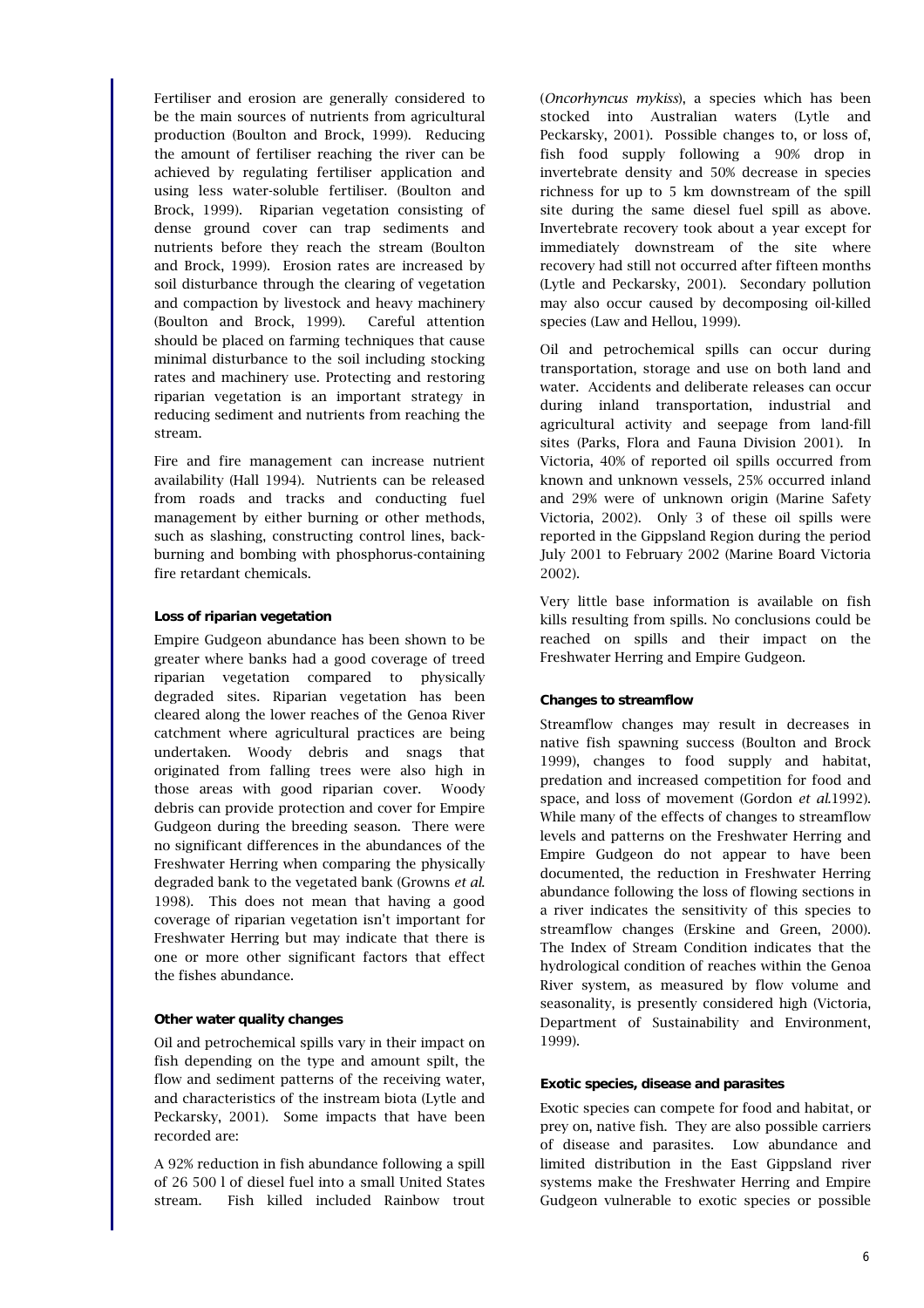pests and diseases they carry. While there appears to be no reported incidences directly effecting either of these fish, there are examples of the potential risk of the problem. For example, the Asian fish tapeworm (*Bothriocephalus acheilognathi*) has been detected in the native Western Carp Gudgeon (*Hypseleotris klunzingeri*), a member of the same family, Eleotridae, as the Empire Gudgeon. It has shown that it is capable of crossing over to different species, for example, from carp to Western Carp Gudgeon, and has been found in other eleotrid fish species elsewhere. It is believed that the tapeworm entered Australia, as a parasite on imported cyprinid fishes eg. carp, although possibly on Gambusia (*Gambusia holbrooki*) (Dove *et al*. 1997). The tapeworm can cause bleeding in the intestinal system and closure of the gut lumen and can lead to high death rates in young fish (Dove *et al*. 1997).

Exotic fish reach Victorian waters via accidental escape or deliberate release following importation or breeding for the aquarium trade or other recreational purposes (Dove 1998). While some don't survive there are those species that are "weedy". Dove (1998) characterises these fish as having a generalist nature, efficient users of resources, high fecundity, and tolerant of a wide variety of physico-chemical conditions.

# **Closing/Opening of Mallacoota Inlet mouth**

Mallacoota Inlet is a wave-dominated estuary in which a barrier forms across the estuary entrance by wave deposited beach sand (Roy *et al*. 2001). River-discharge is generally able to keep the estuary open to the ocean, however, during low river discharge a build up of sand can cause the barrier to completely close (Roy *et al.* 2001). Entrance closure of Mallacoota Inlet appears to have been infrequent although may have increased over the last 15 years. Parks Victoria records indicate that it closed in 1988, 1995 and is now (2004) closed (Riekhelt, *pers. comm.*). Local recollections place the 1988 closure as only the 2nd occurrence in that century (Riekhelt, *pers. comm*.). An increase in barrier closures at this time may be part of the natural pattern of the Mallacoota Inlet estuary mouth. Roy *et al.* 2001 writes that smaller estuaries with entrances that were predominantly open for several decades could switch to predominantly closed during the following decades due to climatic fluctuations on decadal time scales prior to European settlement. Estuarine waters may become decreasingly saline with the closure of the mouth (Young *et al*. 1997). Unblocking of the mouth occurred naturally with increased discharge resulting in either high water levels in the estuary and/or storm waves that were able to breach the bar in 1998 but in 1995 it was mechanically opened. Sediment disturbance by mechanical

methods may impact on the reproductive success of the fish. Physical structures placed to prevent closing may cause changes to the hydrology, salinity and fauna of the estuary (Roy *et al*. 2001). Ecological changes by the use of training walls at estuary mouths have not been documented (Roy *et al.* 2001).

# **Existing conservation measures**

- The main trunk of the Genoa River System from the New South Wales border downstream to the Creek junction adjacent to the Coopracambra National Park and to 200 m to either side of each bank has been classified under the Heritage Rivers Act 1992 as a Heritage River Area. Construction of impoundments, artificial barriers or structures that impede aquatic fauna passage is not permitted in this Heritage River Area. Water diversions and timber harvesting are also prohibited.
- The Conservation Guideline for fish in the East Gippsland Forest Management Plan states that "a Linear Reserve zone should be placed around a site of extant population of Freshwater Herring". The linear reserve should cover an area of 1 km either side of the site and 100 m from each bank of the watercourse (Victoria. Department of Conservation and Natural Resources (1995).
- A tributary of the Genoa River has been classified as a natural catchment area under the Heritage Rivers Act 1992. Activities that are not permitted in this natural catchment area include: clearing of indigenous flora, timber harvesting, mining, the introduction of nonindigenous fauna and the use of powered water craft.
- The Croajingalong National Park, of which the Little River is wholly topographically contained within and which the Mallacoota Inlet is mostly surrounded by, is part of a UNESCO Biosphere Reserve.
- A range of physical barriers and their locations have been identified through the State Fishway program (McGuckin and Bennett 1999). This program identified a tidal barrage stream gauging station and one culvert or ford on the Genoa River as barriers. However, the identification of culverts and fords proved a problem because their locations were not always included on topographic maps. Many roads and tracks crisscross both river systems. Culverts and fords used on these roads and tracks need to be identified for their potential as fish barriers and be submitted for prioritisation for removal or reconstruction to lessen the risk of prevention of fish passage. A new publication "Why do fish need to cross the road? Fish Passage Requirements for Waterway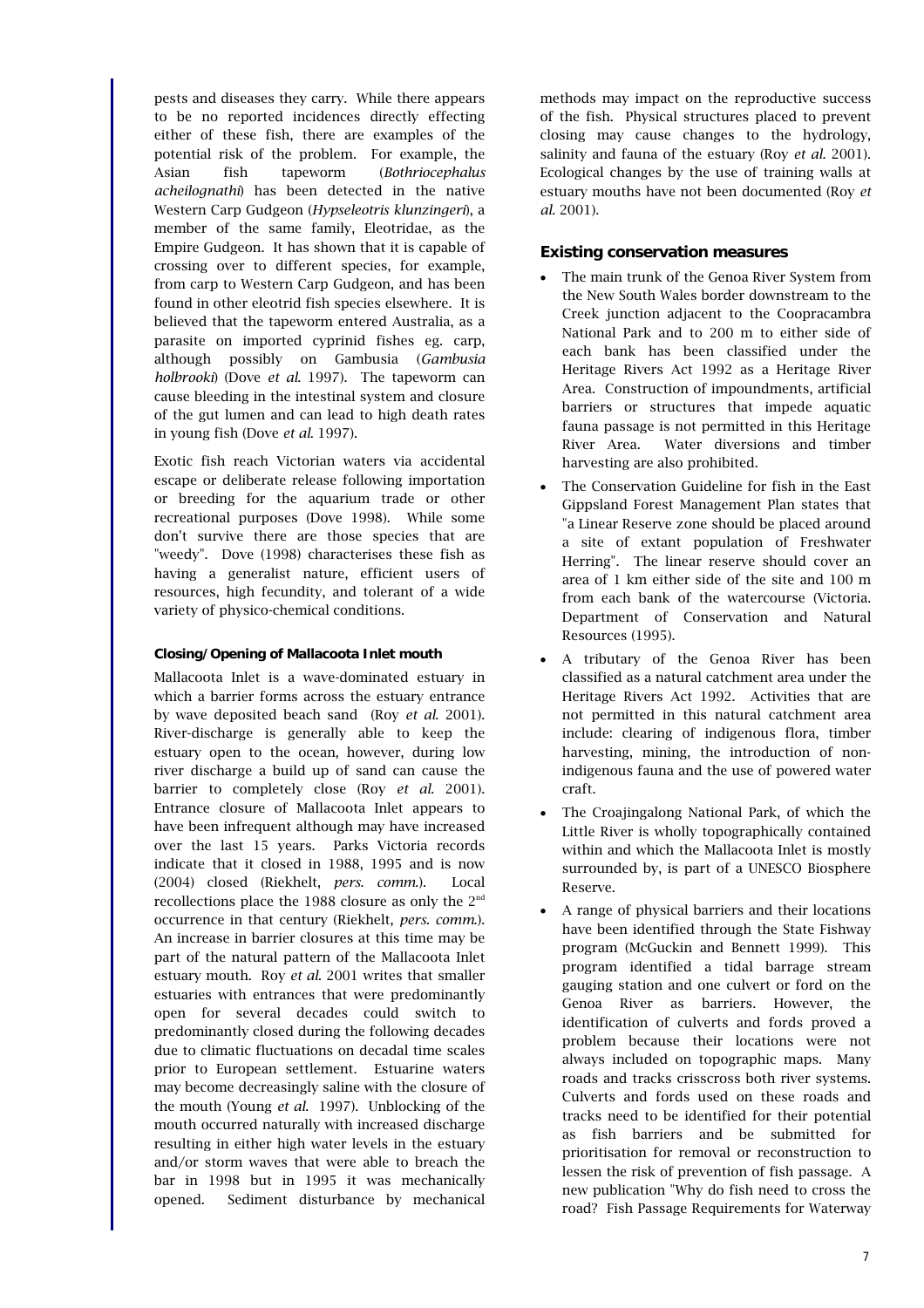Crossings" could be used to assist agencies and authorities to start planning for management of likely problem culverts and crossings. More detailed guidelines will become available later this year (Tim O'Brien, *pers. comm*.)

- Guidelines and manuals to minimise erosion off roads and tracks and construction sites are available including a general guide that includes managing erosion off roads (EPA 1991); and detailed design guidelines such as Garvin *et al*. 1979. The East Gippsland Shire Council is developing a Code of Practice for Roadside Management which details minimum acceptable standards for works on land managed by the Shire Council (Kelly & Associates, 2002). While these publications are not specifically written for the fish of concern they provide a basis to reduce sediment reaching streams. Erosion is a natural process and continued exposure of the soil and alteration to the hydrological balance of an area will continue an area's susceptibility to erosion. Maintenance of the road drainage network is critical to preventing erosion and Garvin *et al.* 1979 recommends that "ineffective drainage should be noted at every opportunity, especially during wet weather, and corrected promptly".
- 10 km of electrified fencing was installed along the lower reaches of the Genoa River to prevent stock access to the River in 1990. Planting of indigenous trees and shrubs took place in Kikuyu pasture in 1991 to 1993 to start the process. Following this natural regeneration has been allowed to take place with management focussed on control of competition from stock, vermin and weeds and to planting where regeneration will be restricted or slow. The "Long stem planting" method has been used to restore riparian and instream vegetation of the Genoa River over the last few years to increase (Reg Morrison, Manager Operations, East Gippsland Catchment Management Authority, *pers. comm*.) This method allows plants to be dug in deeper initially so that they are more likely to survive high flow events. The planting of vegetation instream helps to increase habitat diversity.
- Large woody debris has been placed in the Genoa River to enhance instream habitat diversity (Reg Morrison, Manager Operations, East Gippsland Catchment Management Authority, *pers. comm*.).

#### **Conservation objectives**

#### **Long term objective**

That land and water management is conducted in a way such as to ensure that the Freshwater Herring and Empire Gudgeon distribution and abundance is maintained in as naturally occurring a pattern as possible by continually reducing or eliminating threats to the species or its habitat.

### **Objectives of this Action Statement**

- 1. Integrate conservation of the Freshwater Herring and Empire Gudgeon into local and regional planning processes.
- 2. Identify barriers to fish passage and mitigate their impact.
- 3. Reduce risk of excess sedimentation, nutrients or pollutants entering Mallacoota Inlet or its tributaries.
- 4. Protect, enhance and restore riparian vegetation and instream habitat in all tributaries to Mallacoota Inlet.
- 5. Raise community awareness of the conservation of Empire Gudgeon and Freshwater Herring.
- 6. Improve knowledge of distribution, abundance, habitat, biology and threats.

### **Intended management actions**

*The intended management actions listed below are further elaborated in DSE's Actions for Biodiversity Conservation (ABC) system. Detailed information about the actions and locations, including priorities, is held in this system and will be provided annually to land managers and other authorities.*

#### **Objective 1. Integrate conservation of the Freshwater Herring and Empire Gudgeon into local and regional planning processes.**

1. Provide information and advice to land managers and planning authorities regarding Freshwater Herring and Empire Gudgeon conservation requirements.

*Target: all relevant land managers and planning authorities provided with advice*

#### *Responsibility: DSE Gippsland Region*

2. Incorporate measures to protect Freshwater Herring and Empire Gudgeon in relevant planning documents, including the East Gippsland Forest Management Plan, Regional Fire Management Plan, Parks Victoria Park and Reserve Management Plans, along with relevant plans of the East Gippsland Shire Council, Gippsland Coastal Board, Gippsland Port Authority, East Gippsland Water Authority

*Target: all relevant plans refer to Freshwater Herring and Empire Gudgeon*

*Responsibility: East Gippsland Catchment Management Authority, East Gippsland Shire Council, Parks Victoria, DSE Gippsland Region, East Gippsland Water Authority, Gippsland Coastal*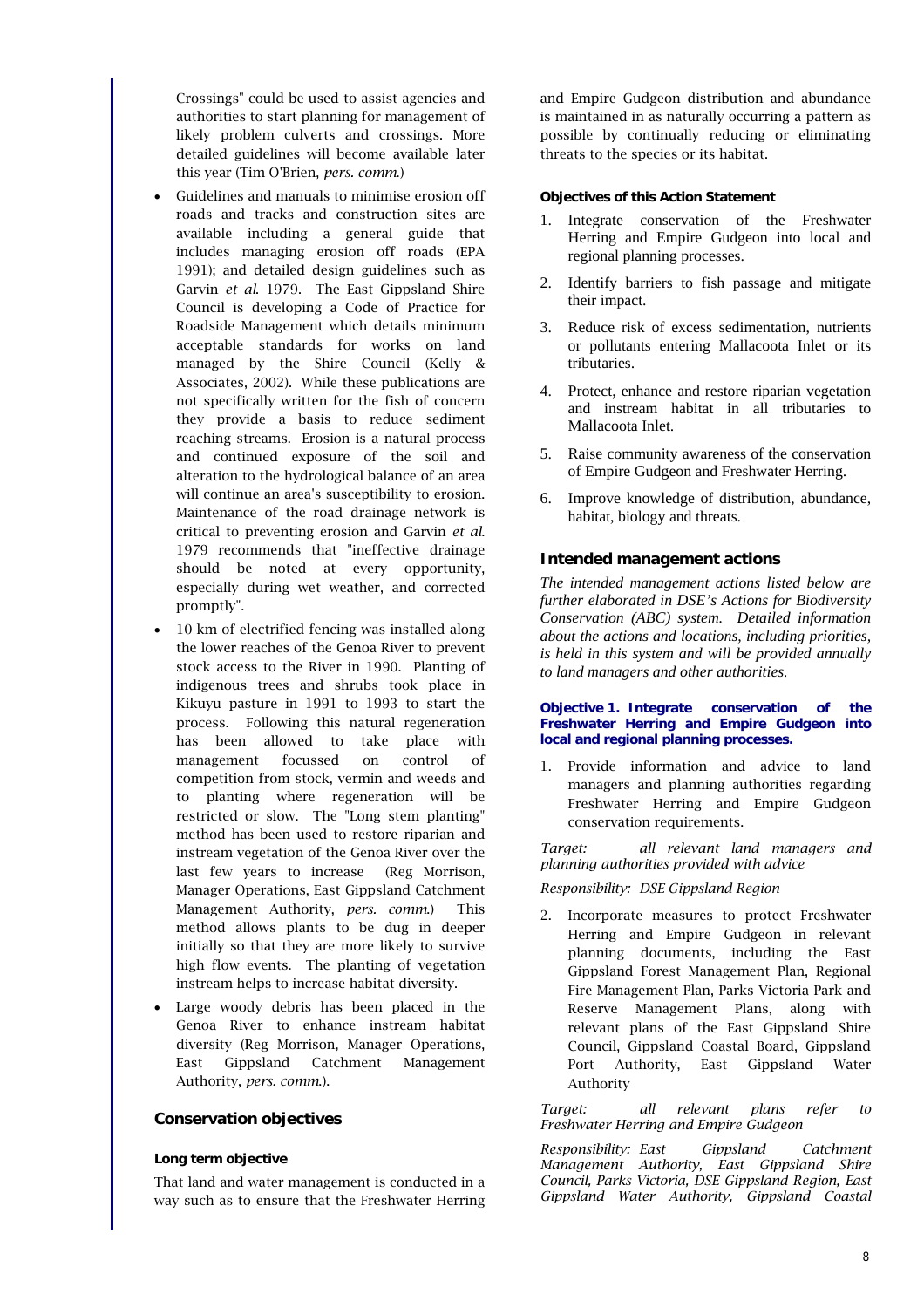*Board, Gippsland Port Authority Priority: High Timelines: ongoing*

3. Consider and act on, if necessary, the impact of mechanically opening the Mallacoota Inlet on the Empire Gudgeon and Freshwater Herring when developing the Coastal Action Plan for Estuaries

*Target: Coastal Action Plan for Estuaries addresses Freshwater Herring and Empire Gudgeon*

*Responsibility: Gippsland Coastal Board*

### **Objective 2. Identify barriers to fish passage and mitigate their impact.**

4. Enhance or maintain fish passage in the Genoa and Little River systems by following fish passage guidelines (Fish Passage Requirements for Waterway Crossings Engineering Guidelines – CD-ROM) where new stream crossings are required or where existing crossings need to be replaced. In these cases, provide details (type of crossing and dimensions) to the Waterways Manager (or equivalent) of the East Gippsland Catchment Management Authority.

*Target: highest priority barriers identified;modifications made to highest priority barriers to enhance fish passage*

*Responsibility: East Gippsland Catchment Management Authority, East Gippsland Shire Council, Parks Victoria, Department of Sustainability and Environment (Water Sector Group, Gippsland Region)*

#### **Objective 3. Reduce risk of excess sedimentation, nutrients or pollutants entering Mallacoota Inlet or its tributaries.**

5. Ensure no excess nutrients enter the Mallacoota Inlet and associated rivers systems by continuing good maintenance program of sewerage system to ensure minimisation of sewerage blockages as system ages.

*Target: water quality monitoring program established; no significant sewage discharges detected*

*Responsibility: East Gippsland Water*

6. Encourage reduction of fish cleaning waste and hence nutrient entering waters during peak usage time through activities such as provision of bins.

*Target: bins provided and maintained; demonstrable reduction in fish cleaning waste entering waters*

*Responsibility: East Gippsland Shire Council*

7. Encourage reduction of fish cleaning waste entering waters by placing sign at main fish cleaning site at Mallacoota Inlet advising community not to throw waste back into waters at fish cleaning sites, if physically

feasible. Advise people fishing that throwing fish cleaning waste back into waters may lead to nutrient problems that may impact on the survival of the Empire Gudgeon.

*Target: signs erected and maintained; advice provided to anglers*

*Responsibility: East Gippsland Shire Council (signage), Department of Primary Industries (Fisheries Victoria).(advice to anglers)*

Continue to work towards reducing nutrient input into estuary, for example, support extension of the sewage pump-out program to Mallacoota.

*Target: feasibility of extending sewage pump-out to Mallacoota assessed and undertaken if feasible*

*Responsibility: Gippsland Coastal Board*

9. Identify the location of nutrient sources to the aquatic environment and include in storm-flow management planning. Works should be prioritised to reduce nutrient enrichment of the Empire Gudgeons habitat. The East Gippsland Shire Council is currently developing a stormwater management plan and the construction of a sediment trap at the stormwater outlet to Mallacoota Inlet is being considered. Threatened fish species requirements should be taken into account during prioritisation of construction works.

*Target: key nutrient sources identified and managed; demonstrable decline in nutrient input*

*Responsibility: East Gippsland Shire Council*

10. Avoid, wherever possible, dredging in Mallacoota Inlet around jetties during the breeding seasons of the two threatened fish.

*Target: no dredging during breeding season*

*Responsibility: Gippsland Port Authority*

11. Ensure drainage from carparks minimises sediment input into river systems, particularly at Gypsy Point.

*Target: sediment input risks assessed and mitigation measures applied to high risk sites*

*Responsibility: DSE Gippsland Region, East Gippsland Shire Council, Parks Victoria*

12. Sand extraction from the Genoa River System should be avoided and must be excluded from the reproductive habitat of the Empire Gudgeon and any feasibility studies which are carried out must take into consideration and act upon the possible impacts on the Empire Gudgeon and Freshwater Herring

*Target: no sand extraction from Genoe River system*

*Responsibility: East Gippsland Catchment Management Authority*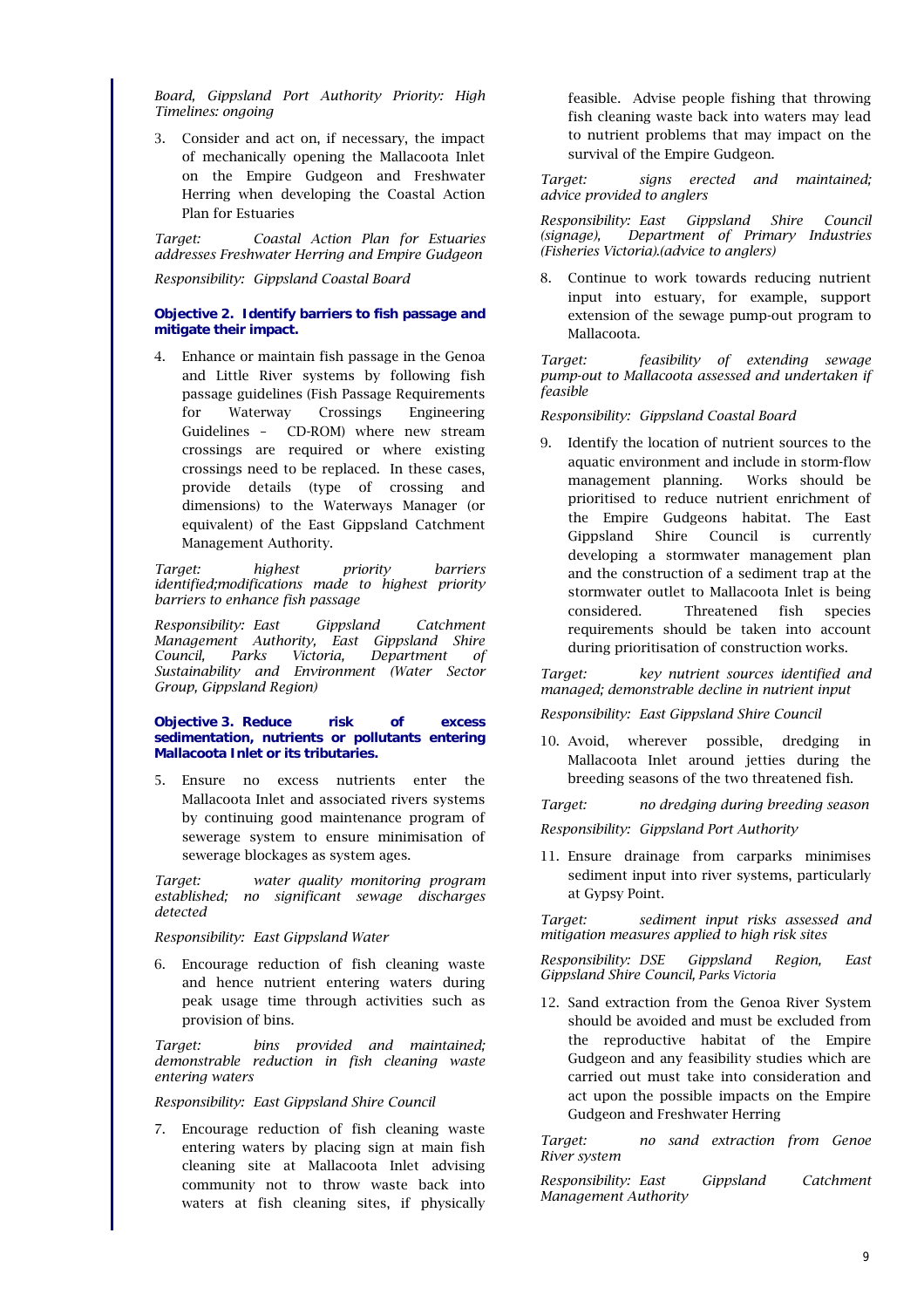#### **Objective 4. Protect, enhance and restore riparian vegetation and instream habitat in all tributaries to Mallacoota Inlet.**

13. Continue existing riparian vegetation programs in Genoa River System, including planning for succession using indigenous species.

*Target: 10 km of river frontage restored using indigenous species*

*Responsibility: East Gippsland Catchment Management Authority*

14. Continue increasing existing instream habitat diversity where habitat diversity has decreased since European settlement to maximise reproductive chances of the Empire Gudgeon.

*Target: key sites for works identified; works undertaken*

*Responsibility: East Gippsland CMA*

15. Continue support for complementary river restoration programs in the Genoa and Wallagaraugh catchments in NSW.

*Target: cross border contact maintained*

*Responsibility: East Gippsland Catchment Management Authority*

#### **Objective 5. Raise community awareness of the conservation of Empire Gudgeon and Freshwater Herring.**

16. Use existing community education programs to raise awareness of threatened fish in the area, including the Empire Gudgeon and Freshwater Herring, and of the potential negative impacts of exotic fish release, oil spills, barriers, excess nutrients, fish cleaning and other potentially threatening processes into the waters of the Genoa and Little River systems.

*Target: community education material developed and incorporated into existing programs*

*Responsibility: East Gippsland Catchment Management Authority, East Gippsland Shire Council, Department of Primary Industries(Fisheries Victoria), DSE (Public Land Policy Division)*

17. Ensure that recreational fishers fishing locally are aware that Empire Gudgeon and Freshwater Herring are protected species and must not be taken or kept.

*Target: no anglers encountered by Fisheries Enforcement staff taking or possessing Empire Gudgeon and Freshwater Herring*

*Responsibility: Department of Primary Industries (Fisheries Victoria)*

#### **Objective 6. Improve knowledge of distribution, abundance, habitat, biology and threats.**

18. Encourage research to be undertaken regarding the abundance, distribution, habitat and habitat requirements, life cycle requirements and/or threatening processes and genetics, particularly of Freshwater Herring in southern populations in NSW.

*Target: key research questions identified and documented; research completed, subject to resource constraints*

*Responsibility: East Gippsland Catchment Management Authority, DSE (Biodiversity & Natural Resources Division)*

19. Periodically survey to establish abundance and distribution of the Empire Gudgeon. No monitoring should be conducted for the Freshwater Herring unless survey methods are shown to be harmless to this fish.

*Target: surveys designed and implemented*

### *Responsibility: DSE*

20. Implement protocols in response to all significant fish kills, including prompt collections of samples, appropriate pathology testing and investigation of causes.

*Target: all significant kish kills promptly investigated*

*Responsibility: Gippsland Port Authority, East Gippsland Catchment Management Authority, DPI (Catchment and Agricultural Services, East Gippsland), EPA, DSE/DPI (Gippsland Region), East Gippsland Water, Museum Victoria*

# **References**

- Allen, G.R., Midgley, S.H. and Allen, M. (2002) *Field Guide to the Freshwater Fishes of Australia*. Western Australian Museum. Western Australia.
- ANZECC (2000) *Threatened Fauna List.* ANZECC Endangered Fauna Network Secretariat, Environment Australia, Canberra.
- ANZECC and ARMCANZ (2000) Aquatic Ecosystems Rationale and Background Information. In *National Water Quality Management Strategy. Australian and New Zealand Guidelines for Fresh and Marine Water Quality, Volume 2*. Australian and New Zealand Environment and Conservation Council, Agriculture and Resource Management Council of Australia and New Zealand.
- Auty, E.H. (1978) Reproductive behaviour and early development of the empire fish *Hypseleotris compressa*. *Aust. J. Mar. Freshwater Res*., 29, 585- 597.
- Commonwealth of Australia (2001) Australian Natural Resources Atlas V2.0. http://www.nlwra.gov.au/
- Beck, M.W., Heck, Jr., K.L., Able, K.W., Childers, D.L., Eggleston, D.B., Gillanders, B.M., Halpern, B. Hays, C.G., Hoshimo, K., Minello, T.J., Orth, R.J., Sheridan, P.F. and Weinstein, M.P. (2001) The Identification, Conservation, and Management of Estuarine and Marine Nurseries for Fish and Invertebrates. *Bioscience*, 51(8), 633-641.
- Boulton, A.J. and Brock, M.A. (1999) *Australian Freshwater Ecology: Processes and Management*. Gleneagles Publishing, Australia.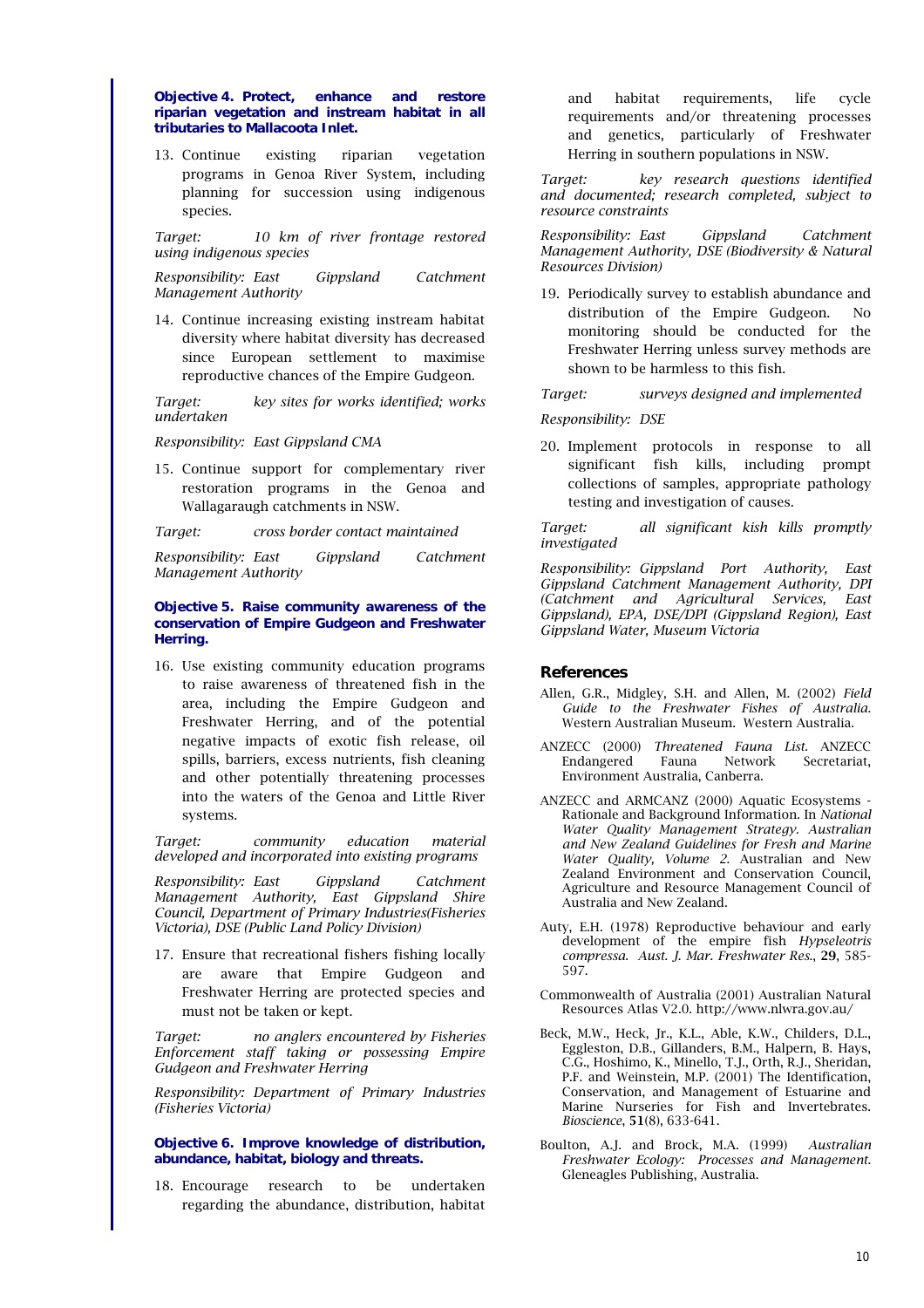- Brizga, S. and Finlayson, B. (Eds) *River Management: The Australasian Experience*. John Wiley and Sons, Ltd.
- Brooks, A., Erskine, W. and Finlayson, B. (2001) *Report of the Genoa Expert Panel. A report on sand sources, storages and sinks in the Genoa River catchment*. East Gippsland Catchment Management Authority.
- Burchmore, J. (1992) Management of the Estuarine Habitat. In Hancock, D. (Ed.) *Sustainable Fisheries Through Sustaining Fish Habitat*. Proceedings of the Australian Society for Fish Biology Workshop. Victor Harbor, South Australia, 12-13 August 1992. Australian Government Publishing Service. Canberra.
- Croke, J., Wallbrink, P., Fogarty, P., Hairsine, P., Mockler, S. McCormack, B. and Brophy, J. (1999) *Managing sediment sources and movement in forests: the Forest Industry and Water Quality*. Cooperative Research Centre for Catchment Hydrology Industry Report 99/11.
- Dove, A.D.M. (1998) A silent tragedy: parasites and the exotic fishes of Australia. *Proceedings of the Royal Society of Queensland*. 107, 109 -113.
- Dove, A.D.M., Cribb, T.H., Mockler, S.P. and Lintermans, M. (1997) The Asian fish tapeworm, *Bothriocephalus acheilognathi*, in Australian freshwater fishes. *Mar. Freshwater Res*., 48, 181- 183.
- EPA (1991) *Construction Techniques for Sediment Pollution Control*. Environmental Protection Authority. State Government of Victoria.
- Erskine, W.D. and Green, D. (2000) Geomorphic Effects of Extractive Industries and Their Implications for River Management: The Case of the Hawkesbury-Nepean River, New South Wales. In Brizga, S.O. and Finlayson, B.L. (Eds) *River management: the Australasian experience*. John Wiley & Sons, Ltd.
- Fairfull, S. and Witheridge, G. (2003) *Why do fish need to cross the road? Fish Passage Requirements for Waterway Crossings*. NSW Fisheries, Cronulla.
- Garvin, R.J., Knight, M.R. and Richmond, T.J. (1979) *Guidelines for Minimising Soil Erosion and Sedimentation from Construction Sites in Victoria*. Soil Conservation Authority, Victoria.
- Geoscience Australia (2001) National Land and Water Audit Ozestuaries Database. Commonwealth of Australia.
- Gippsland Coastal Board (2001) *Gippsland Coastal Mapping Series*. Gippsland Intergrated Coastal Planning Project. Published on CD-ROM.
- Gordon, N.D., McMahon, T.A., Finlayson, B.L. (1992) *Stream Hydrology. An introduction for ecologists*. John Wiley & Sons, Ltd.
- Growns, I.O., Pollard, D.A. and Gehrke, P.C. (1998) Changes in river fish assemblages associated with vegetated and degraded banks, upstream of and within nutrient-enriched zones*. Fisheries Management and Ecology*, 5, 55-69.
- Hadden, R.G. (1991) Sewage overflow reduction, the Sydney Water Board Approach. In The Institution of Engineers Australia, *Challenges for Sustainable Development, International Hydrology and Water Resources Symposium Preprints Volume 1*. The Institution of Engineers, Australia, National Conference Publication No. 91/22, 136-141.
- Hall, R.G. (1994) The Effects of Fuel Reduction Burning on Forest Soils. In *Fire and Biodiversity: The Effects and Effectiveness of Fire Management*. Proceedings of the Conference held 8 - 9 October 1994, Footscray, Melbourne. Biodiversity Series, Paper No 8. Biodiversity Unit, Environment Australia. ( http://www.erin.gov.au/biodiversity/publications/
	- series/paper8/paper16.html)
- Hutchinson, J. East Gippsland Water personal communication 12/8/2002.
- Kanandjembo, A.N., Potter, I.C. and Platell, M.E. (2001) Abrupt shifts in the fish community of the hydrologically variable upper estuary of the Swan River*. Hydrological Processes*, 15, 2503-2517.
- Kelly, P. & Associates (2002) *Final Draft East Gippsland Shire Council Roadside Management Plan Part C. Code of Practice for Works on EGSC Land.*
- Koehn, J.D. and O'Connor, W.G. (1990) *Biological Information for the Management of Native Freshwater Fishes in Victoria*. Department of Conservation and Environment, Victoria.
- Langford, K.J. and O'Shaughnessy, P.J. (1980). A Study of the Coranderrk Soils. Water Supply Catchment Hydrology Research Report No. MMBW-W-0006. Melbourne and Metropolitan Board of Works. Victoria.
- Law, R.J. and Hellou, J. (1999) Contamination of fish and shellfish following oil spill incidents. *Environmental Geosciences*, 6(2), 90-98.
- LCC (1989*) Rivers and Streams Special Investigation*. Land Conservation Council.
- Lytle, D.A. and Peckarsky, B.L. (2001) Spatial and temporal impacts of a diesel fuel spill on stream invertebrates. *Freshwater Biology*, 46, 693-704.
- McCarraher, D.B. (1986) Distribution and abundance of sport fish populations in selected Victorian estuaries, inlets, coastal streams and lakes. 1. Orbost Region. Arthur Rylah Institute for Environmental Research Technical Report Series No. 43. Fisheries Division. Department of Conservation, Forests and Lands, Victoria.
- Marine Board Victoria (2002) *Marine Board Victoria Annual Report 2002*. Marine Safety Victoria. Department of Infrastructure, Victoria.
- Marine Safety Victoria (2002) Website: Marine pollution response. Average number of annual spills. http://www.marinesafety.vic.gov.au/
- McDowell, R. (Ed)(1996*) Freshwater Fishes of Southeastern Australia*. Reed Books. NSW.
- McGlashan, D.J. and Hughes, J.M. (2001) Low levels of genetic differentiation among populations of the freshwater fish *Hypseleotris compressa* (Gobiidae: Eleotridinae): implications for its biology, population connectivity and history. *Heredity*, 86, 222-233.
- McGuckin, J. and Bennett, P. (1999) *State Fishway Program. An inventory of fishways and potential barriers to fish movement and migration in Victoria*. Department of Natural Resources and Environment, Victoria.
- Merrick, J.R. and Schmida, G.E. (1984) *Australian Freshwater Fishes. Biology and Management*. Griffin Press Limited, South Australia.
- Morris, S.A., Pollard, D.A., Gehrke, P.C. and Pogonoski, J.J. (2000) *Threatened and potentially threatened*